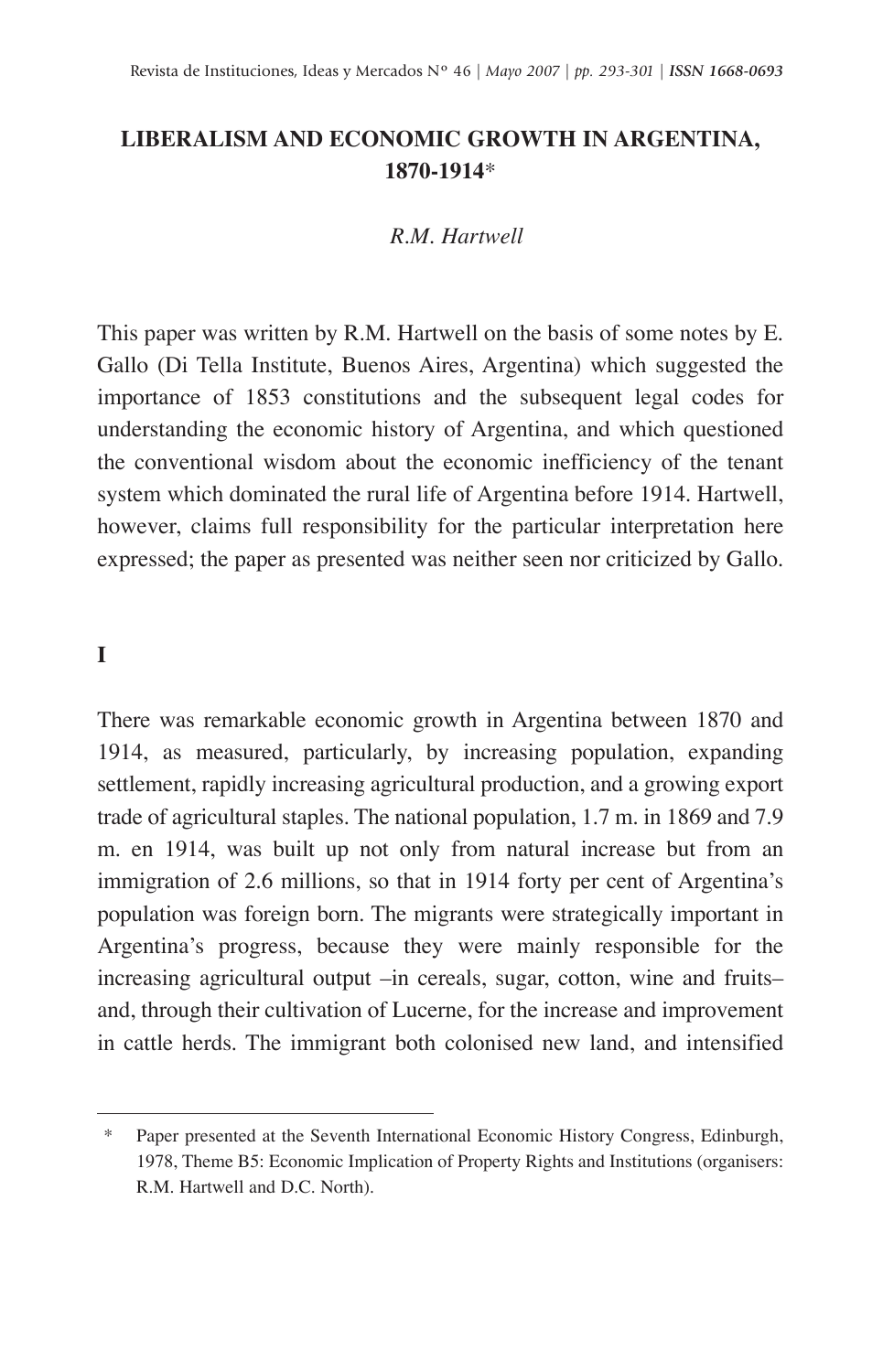production on already alienated land. In the South Indian hostility had made settlement difficult their defeat in the war of 1879-80, but with the opening up of the south, and of the west and south-west, the whole of the area that now constitutes Argentina became available for development. But, in the context of traditional ranching, change was greatest in existing pastoral areas. Migrants after 1870 formed more than a hundred new settlement on land hitherto had been used exclusively for grazing; they established wheat and maize farming and pioneered extensive sugar-cane and grape production. This agricultural expansion, which has been linked to the Western movement in the United States, dramatically changed Argentina's status in the world of primary producers. Argentina became one of the world's largest exporters of food, and in the years before 1914 had a substantial surplus on commodity account in her trade with the world; from Britain, for example Argentina in 1913 was importing goods worth £ 18.6 m. in exchange of exports worth £ 40.7 m. Briefly, this favourable position was achieved because of two trends –one of increasing world demand for raw materials and foodstuffs, and the other of increasing agricultural productivity within Argentina– and two institutional changes –first, the establishment of constitutional government and the rule of law after 1853, and then a system of land tenure that encouraged settlement and increasing production. Argentina's prosperity was based on an increasing supply of primary products, mucho of it produced by tenant farmers that were strongly demanded in a Europe that was industrializing and increasing in prosperity.

Argentina's export staples were wool, beef and wheat. In the middle of the nineteenth century the Pampa had been devoted largely to sheep and cattle grazing on natural vegetation. Arable was confined mainly to the region near Buenos Aires, both because population, and hence demand, was low elsewhere, and because transport was primitive. The grazing land of Argentina, however, differed from such land elsewhere in the areas of recent settlement, like the United States and Australia, by being fertile and humid, and therefore as well suited for arable as for pastoral farming, and also by being already alienated in large private states and in not being part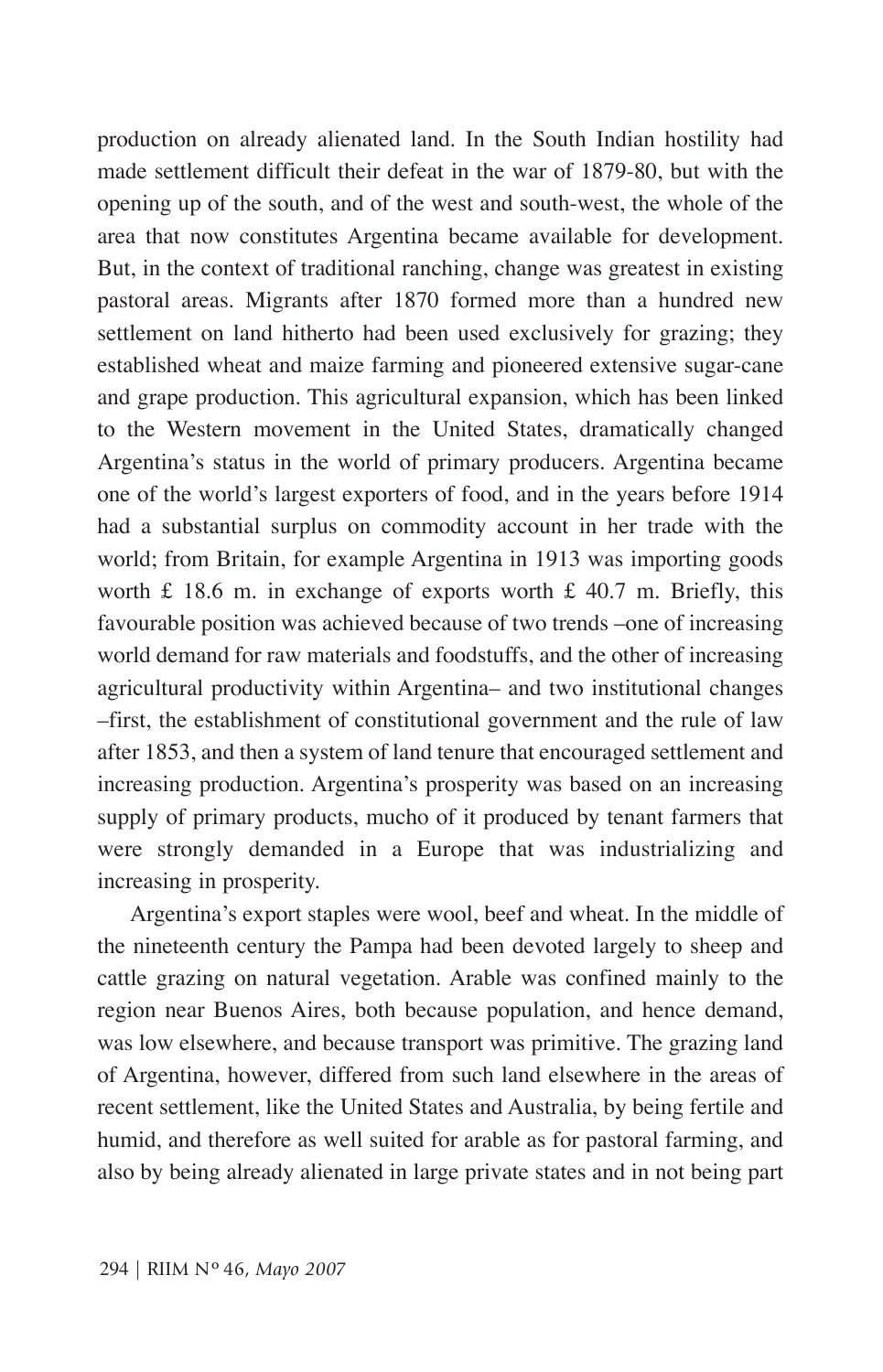of a public domain. There as no frontier movement into free land, as in the United States, and no effective policy of closer settlement on small individually owned farms. The commons of Argentina had been converted to private owner-ship before active development commenced, and even when the new land became available after 1870, in the west and south, it was quickly alienated, again in large estates. But the *estancia* owners did not have the labour available for intensive arable farming, and the improve cattle breeds needed better and more food, mainly imported, by enclosure through fencing, and by the growing of Lucerne, in rotation with cereals, as a fodder crop. The essential agricultural labour in this transformation was provided by Spanish and Italian immigrants many of whom were attracted by leasing contracts which suited them and the landed proprietors. Immigrant farmers accepted short-term leases on a sharecropping basis, growing cereals and, in the last year of the tenancy, Lucerne which would last up to ten years as a fodder crop before replanting was necessary; they then moved on to another holding, and repeated the cycle. Under this system cereal production became a major staple of the economy in conjunction with pasture-improvement and cattle grazing.

The results, in quality and quantity, were remarkable. In 1860 the major exports of Argentina were hides and wool. Most of the cattle were descendants of those introduced by the original Spanish settlers; the sheep were mainly of merino origin. The introduction of British cattle and sheep breeds, both aimed at meat production, changed the character of the locks. In 1870 Argentina's beef exports were of poor quality and meat came third behind wool and leather in the country's exports; by 1914 Argentina was the largest exporter of beef in the world and a considerable exporter of mutton. In cereal production, the story is similar, with the area under production increasing from a half million to twenty million hectares between 1870 and 1914, and Argentina becoming on of the world's largest exporters. In 1871, when Argentina's wheat was first exported, virtually all exports were pastoral; by 1900 Argentina was the third largest wheat exporter in the world and wheat was the country's leading export. These changes are commonly related to the expansion and intensification of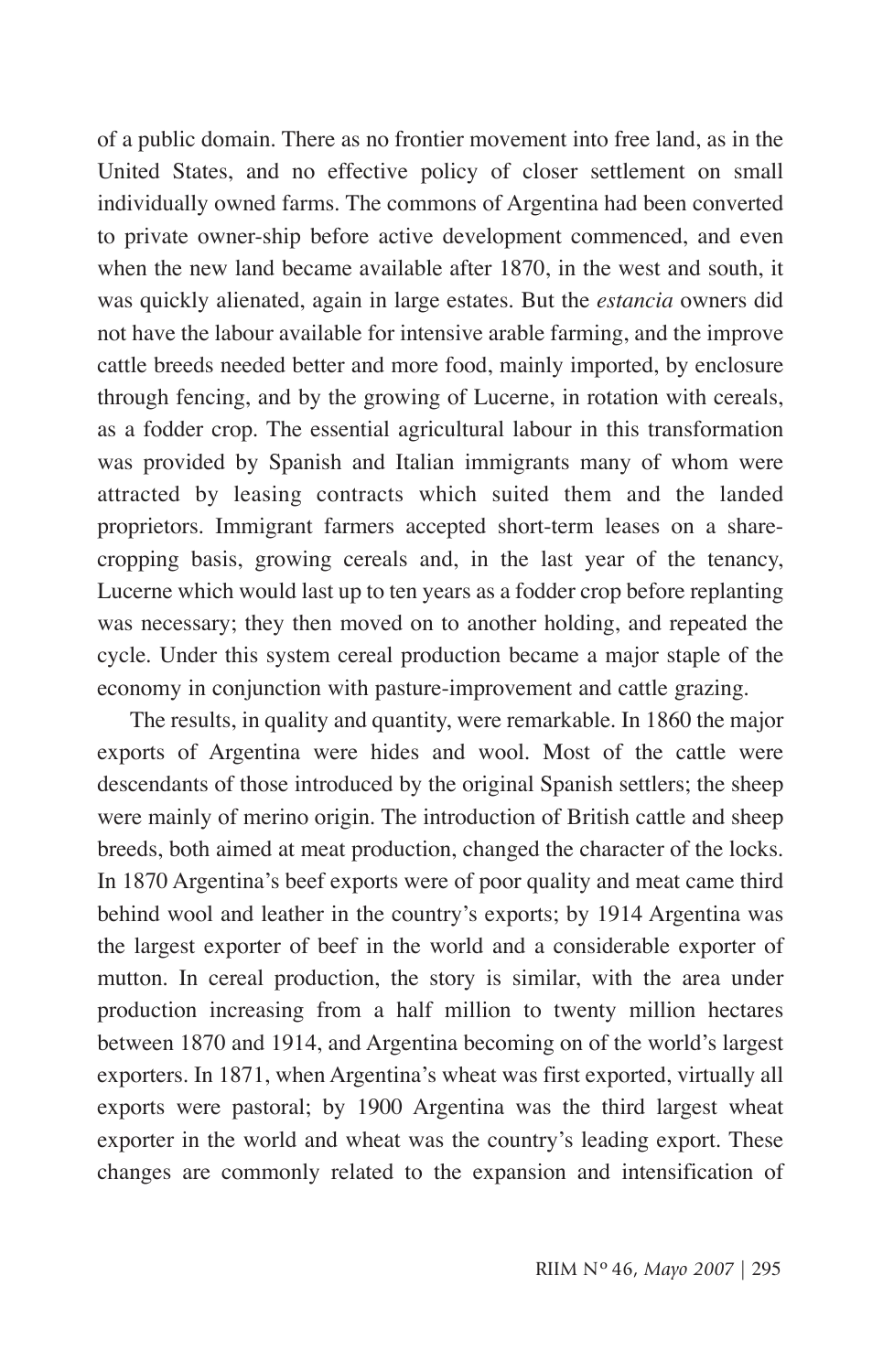settlement, to immigration and capital imports, to the expansion of railway network, and to improvements in farming technology in the contest of expanding world demand. Less attention has been given, however, to the constitutional and legal reforms that followed the writing of the 1853 Constitution, and to the role of the tenancy system in encouraging settlement and expanding production. These provided the institutional framework, 'the rules of the game', and the particular property rights structure, which allowed successful agricultural enterprise to flourish.

### **II**

In 1869 the census of Argentina, after half a century of independence showed a country of a million square miles sparsely inhabited by a million and a half people, a small urban population, a few trading centres, a large number of subsistence farmers, and a small number of ranchers on large estates, a sort of provincial aristocracy. A long period of political chaos and economic uncertainty had left Argentina with a traditional society and a primitive economy.

Argentina after Independence had retreated from constitutionalism, even though the first president, Rivadavia, had believed in political democracy and economic liberalism. But he could not curb provincial *caudillismo*, and it was the ruthless Rosas, using violence as the main instrument of power, who won the army's allegiance and established control over society by a combination of force, patronage and charisma. It was Rosas, also, who frustrated the well-meaning attempts of Rivadavia to conserve the public ownership of land by *enfiteusis* contracts (long-term rentals of public lands). Rosas renewed or sold such contracts, giving existing rent holders first rights of purchase and allowing the formation of large estates. These and other measures meant that much of Argentina's best land was alienated in private estates before the arrival of large numbers of land-hungry immigrants. Argentina, like so many other countries of South America, could have continued as a society and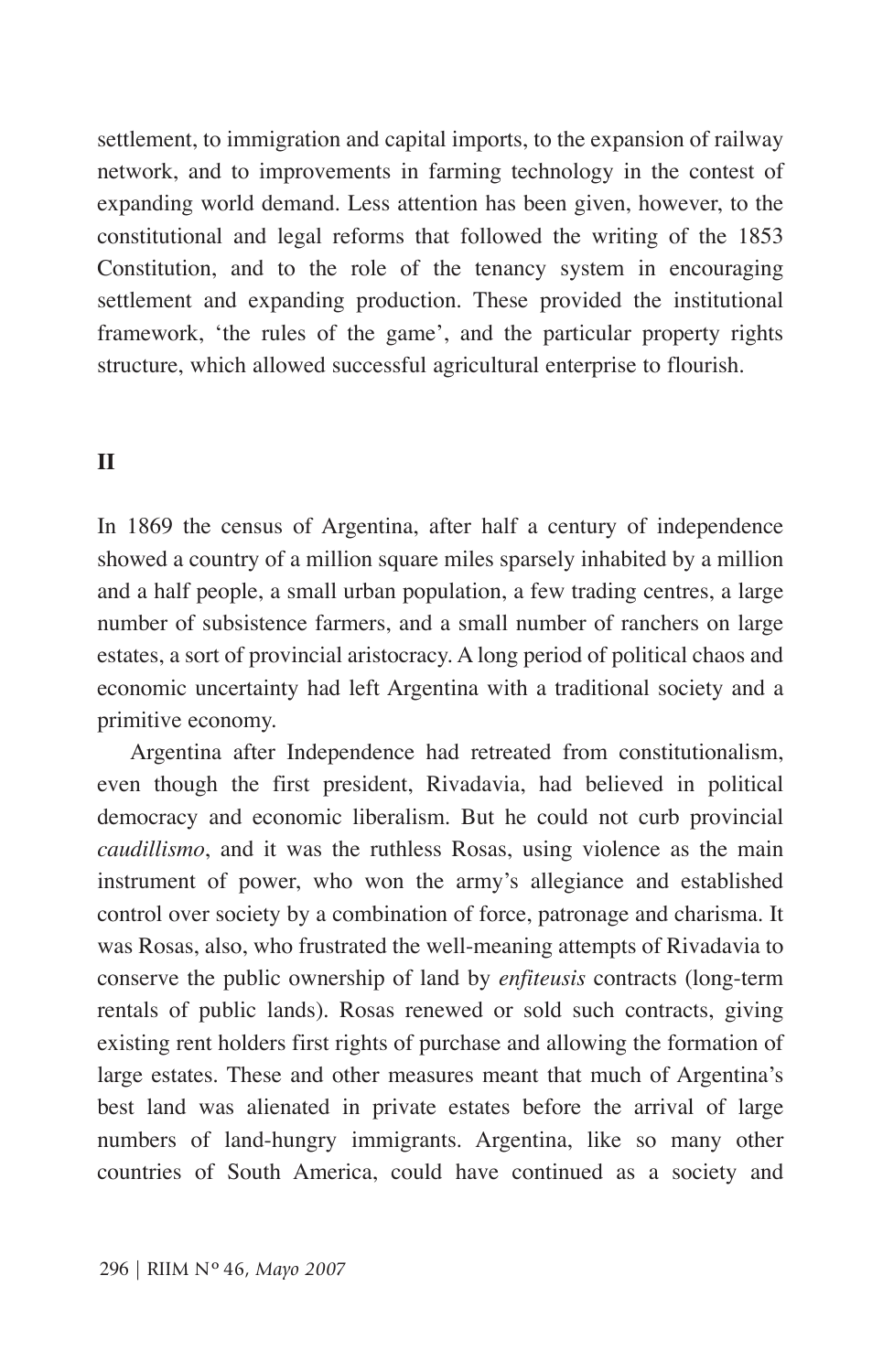economy dominated by force, patronage and plunder, but instead emerged in the second half of the century an Argentinean version of liberal democracy. Just as Argentina had been, earlier, the centre of a new political philosophy that had sanctioned revolution and independence, now it inspired liberalism with a Constitution that was based on that of the United States and on Alberdi's bases. This constitution embodied the nineteenth century doctrines of individual freedom, private property and *laissez faire*, and succeeded because it suited the desire of all classes for political stability and economic prosperity, and because enlightened presidents guided development in reasonable conformity with the constitution and increasingly with the help of a liberal patriciate. Alberdi's famous dictum that 'to govern is to populate' justified a positive role for the states in the pressing task of increasing the work-force of the nation by encouraging immigration. The state also was to encourage the migration of capital, especially to provide a transportation system of railways and ports. And so, along with injunctions about property and liberty, a role for the state was written into the constitution. Between 1853 and 1870, on the eve of Argentina's 'take off', an impressive body of legislation was passed by the Congress, including the civil, commercial and penal codes, which for the first time legislated clearly on property rights and on penalties for the violation of those rights. At the same time the strengthening of government institutions made possible the enforcement of this impressive body of legislation. Weber has described such development as legitimization through effective bureaucracy and public respect for rational law, and although the rewards fell differently, with the old oligarchy of landed proprietors faring best, the immigrant farmers and the growing middle class also benefited from a stable and prosperous economy. By the 1870's national leadership was passing from the reformers like Mitre and Sarmiento to a landed aristocratic elite led by Roca who used liberal arguments to justify their power, and also the economic policies that were so successful in encouraging Argentina's economic growth.

Argentina's history between 1853 and 1916 can be seen as a successful compromise between a world of democratic self-government and one of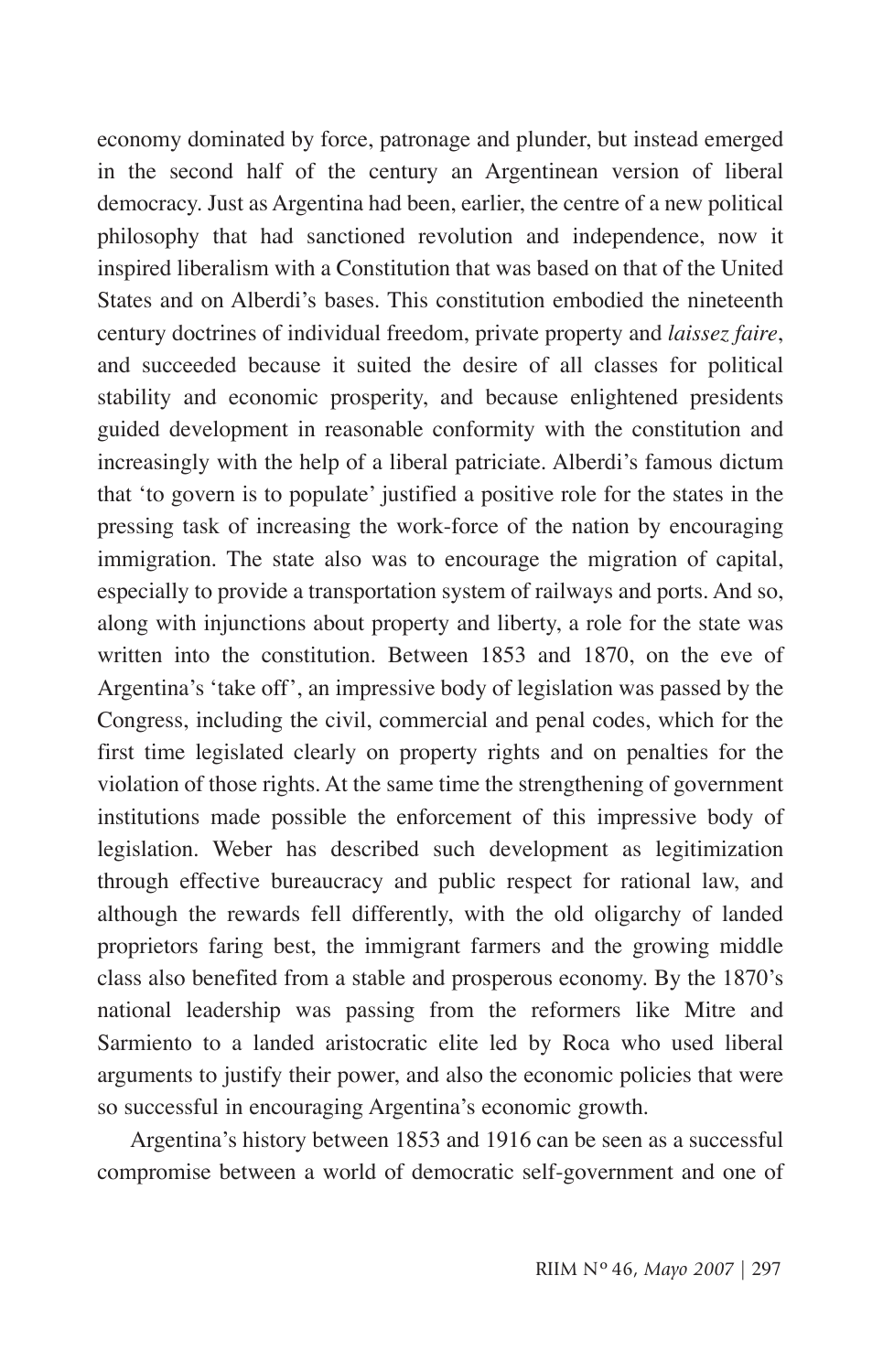beneficent oligarchy, and between a world of economic liberalism and one of beneficent intervention. The results were that high degree of *laissez faire* that encouraged enterprise and growth, and that sufficient degree of intervention that maintain political stability and encouraged capital and labour migration. The result was what J.R. Baragar has called, 'the agrarian revolution' of the 1880's and beyond.

### **III**

Two institutional features of Argentina partly explained the remarkable nineteenth century growth: the comparative smallness of the public domain available for closer settlement, and the share-cropping tenancy system which constituted a high proportion of total farming by 1914. The new countries of the world developed mainly by the progressive alienation of public land into small-scale family farms; as the frontier advanced, so did settlement. That is what happened in North America and Australasia. In Argentina, however, 'the great common' had been largely dispersed before intensive agricultural development commenced. Land in Argentina by 1870 was not 'a free good' to be acquired by occupancy; it had to be bought or leased, and the unique feature of Argentina's development was the proportion of tenancy. By 1914 sixty per cent of farmers were tenants, a higher figure than in other areas of recent settlement, even though there had been a sharp increase in the percentage of tenants in similar regions in other parts of the world, for example, in Australia. The direct reasons for the rise in tenancy were the shortage of public land and the size of landhungry immigrant population, but the actions of both landowners and tenants to support the system over a long period of time indicates, also, that it was mutually advantageous. Tenancies continued to come into existence, not because farm owners lost farm ownership, but because immigrants and hired labourers contracted *de novo* as tenants. The system, in retrospect, was highly successful, in the sense that there was remarkable economic growth. Perhaps a different system might have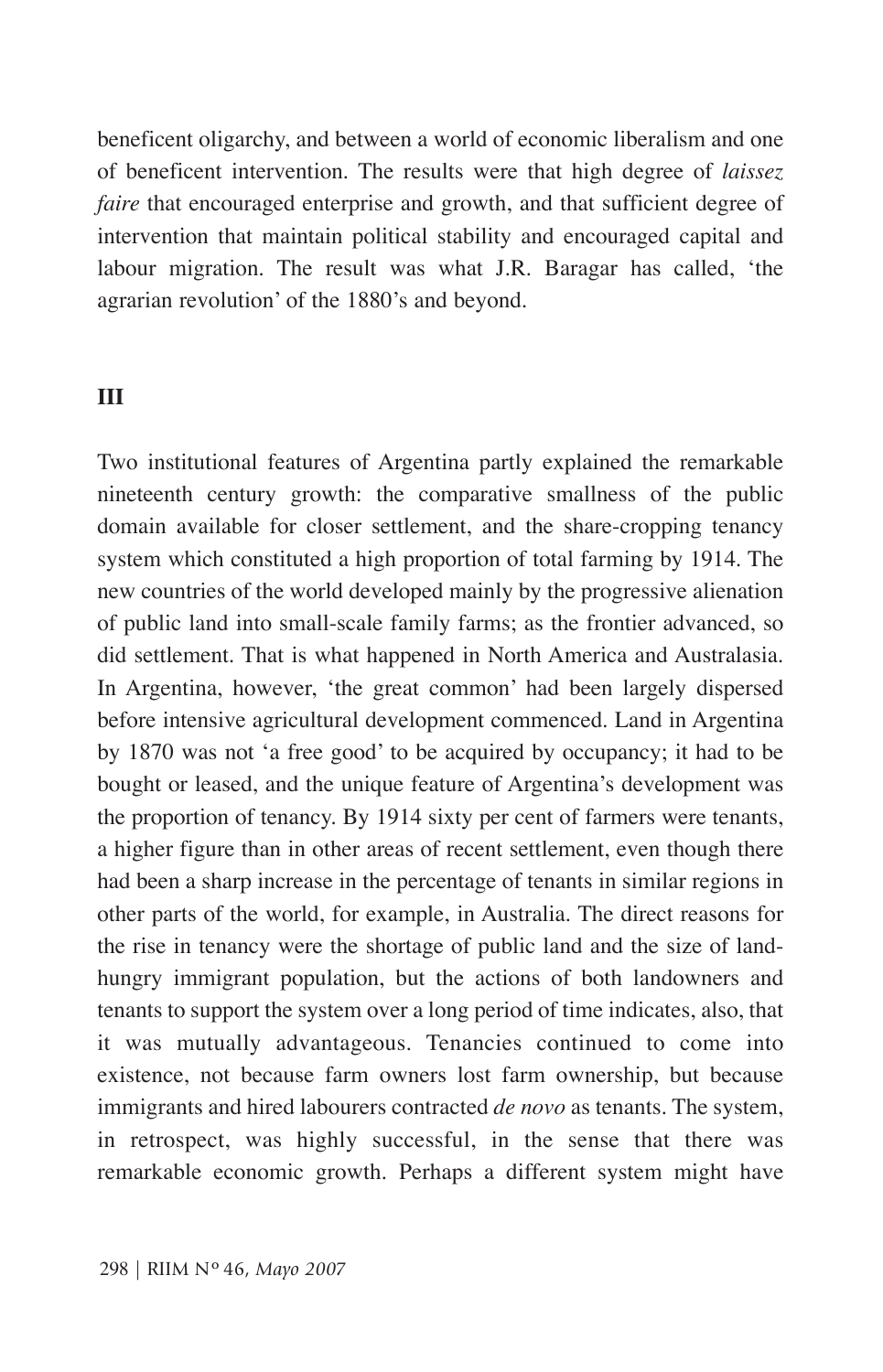produced greater growth, but that counterfactual has never been tested.

Nevertheless a rhetoric of disapproval emerged, later confirmed by historians, which stressed the evils of tenancy, both in terms of its alleged exploitation of the farmer, and also in respect of its alleged inefficiency. Certainly tenancy caused mobility, with farmers moving frequently as leases expired. Certainly the crop share paid as rent, increased rapidly after 1895; in Santa Fe province, for example, the percentage increased from 15 to 40 percent between 1895 and 1910. But mobility allowed a selection process whereby inefficient farmers tended to lose tenancies or to move more frequently; and increasing rents reflected general price trends, with prices rising after 1895, and productivity, which was increasing rapidly after 1900. On inefficiency the argument was that the tenant had little incentive to innovate or to invest in long-term improvements. But again the argument can be challenged, for it was in the interest of the tenant to maximise the crop yield, and in the interest of the landowner to keep the land productive. Nevertheless there was considerable agitation after 1910 for reform of the land tenure system and in 1912 there was a general strike by tenants against rents.

Recent literature on the economics of property right has questioned whether tenancy and share-cropping are necessarily inefficient compared with owner farming. Given a carefully defined incentive structure, tenant farming can be, and in many countries have proved to have been, economically efficient. Efficiency depends basically on enterprise and rewards. A key variable, as Alfred Marshall pointed out long time ago, is the degree to which entrepreneurial functions are exercised by the tenant. On estates combining pasture with arable, with the land-owner as cattlebreeder and the tenant as farmer, the entrepreneurial function remained with the land-owner, and leases for tenancy usually included clauses that restricted the freedom of enterprise of the tenant. Again while the landowner was interested in converting 'hard grass' into 'soft grass' (Lucerne), there was a tendency to use short leases (often for three years) with a crop rotation that concluded with Lucerne. In this way, millions of hectares of arable were converted into high-quality cattle pastures. But the wealth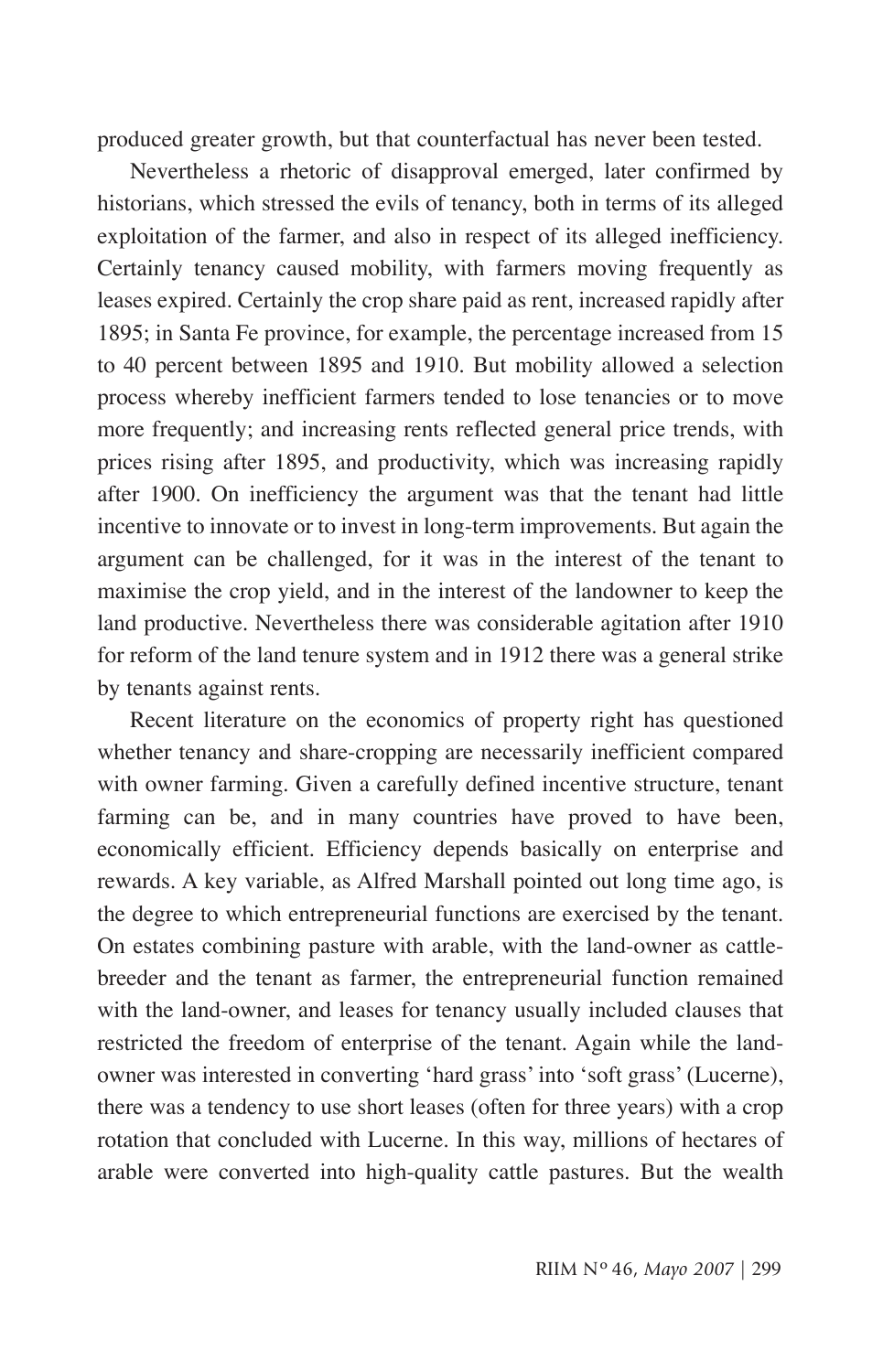brought to the cattle-owners by this system led to increasing rents and increasing absenteeism, to a reversion to arable and to the growth of new crops like maize. There was also, on large estates, a great deal of subcontracting, with further subdivision by the sub-contractors into tenant farms of 150 to 400 hectares. The incentives in these developments, for both the land owner and the tenant, had not been examined systematically, although the size of the tenancy holding has been commented on continually.

It is possible to argue that the tenancy system was inefficient and had a negative effect on agricultural productivity. The common sense view, however, is that the system quickly allowed the expansion of farming in Argentina and led to a remarkable improvement in productivity and output. The system had other advantages: it allowed the hired agricultural labourer, the newly arrived immigrant and the unlanded Argentinean farmer, to acquire farms; it enabled such people to get farms and to work in them with very little capital; it enabled many of such people, in the long run, to become land-owners themselves. And there is no doubt that the ability to acquire leasehold farms was the most compelling bait that induced large-scale immigration. The system also led to the effective breaking up of many large estates into as many as hundred tenant-operated family-worked farms. In these cases, although ownership did not change, the operating unit was much reduced, and the number of farm families supported by the same acreage greatly increased.

For these various reasons Carl Taylor, writing about rural life in Argentina in the 1940's, and, in particular, about 'what it means to be a farm tenant in Argentina' concluded: 'By tenant operation a farmer can produced on a large scale with relatively little or no capital. In cases where the land-owner furnishes all or the major part of the working capital a tenant can farm hundreds of acres of wheat with very little capital. He furnishes his entrepreneurial capacity and the labour of the family, employs additional labour for harvest and takes relatively little financial risk. If the yield is average and the export market good he makes considerable money'. Was it much different between 1880 and 1914?